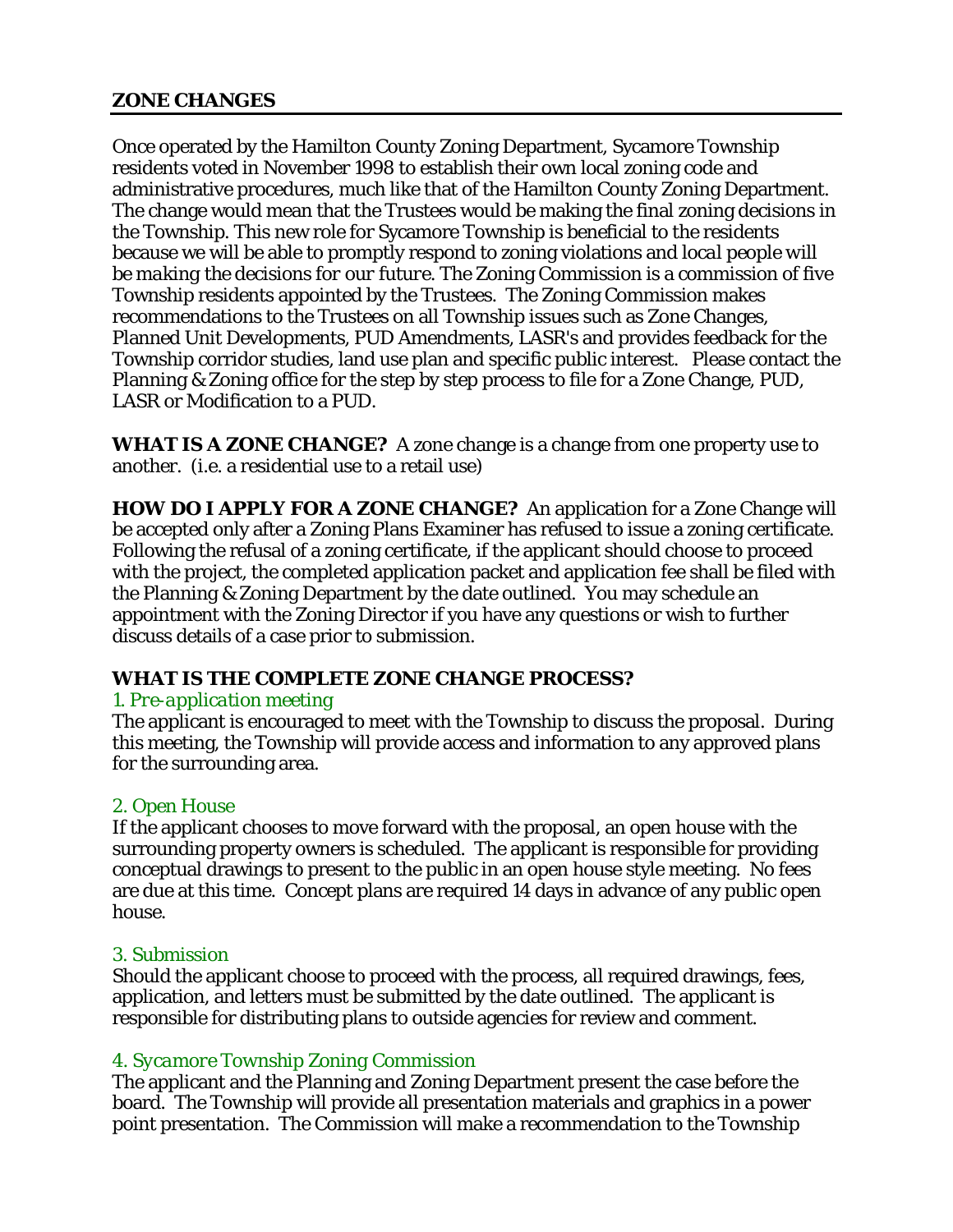Trustees. Comments from surrounding property owners may be heard at this time.

# *5. Sycamore Township Board of Trustees*

The applicant and the Planning and Zoning Department present the case before the Board of Trustees. The Township will provide all presentation materials and graphics in a power point presentation*.* During this hearing, comments from surrounding property owners may again be heard. A majority vote by the Board of Trustees is required to overturn an approval or disapproval of the Sycamore Township Zoning Commission decision.

# *6. Thirty (30) Day Referendum/Appeal Period*

Any decision made by the Township Board of Trustees on a zoning amendment is not official until a period of 30 days has passed. During that time, the decision can be appealed to the Hamilton County Municipal Court by a surrounding property owner or the applicant.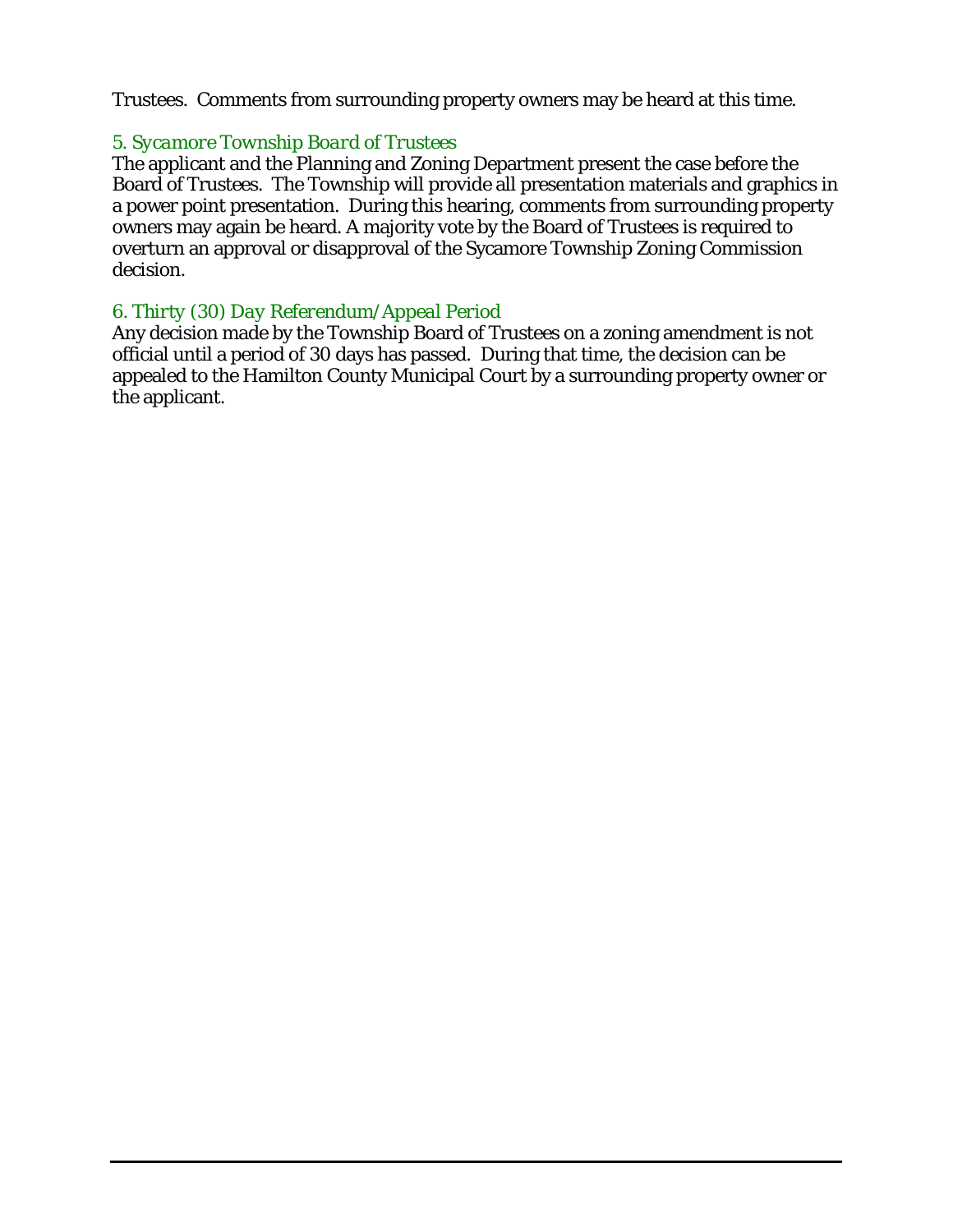|        | ZONE CHANGE APPLICATION COMPLETENESS CHECKLIST                                                                                                                                                                                                       |
|--------|------------------------------------------------------------------------------------------------------------------------------------------------------------------------------------------------------------------------------------------------------|
| $\Box$ | 1. Metes and Bounds Description - Submit (8) copies containing the<br>following information:                                                                                                                                                         |
| □      | a. A metes and bounds description of the subject site;                                                                                                                                                                                               |
| $\Box$ | b. The amount of area contained within the site, and                                                                                                                                                                                                 |
| $\Box$ | c. A statement, signed by a registered surveyor, certifying that the description of<br>the property proposed to be developed is a complete, proper and legal description<br>thereof.                                                                 |
| $\Box$ | 2. Letter of Intent - Submit (8) typed copies addressed to the Board<br>containing the following information:                                                                                                                                        |
| $\Box$ | a. A description of the proposed rezoning of the premises                                                                                                                                                                                            |
| □      | b. The size of the area involved                                                                                                                                                                                                                     |
| □      | c. A description of proposed use (for land or building)                                                                                                                                                                                              |
| □      | d. Character of development (architectural treatment, density, intensity)                                                                                                                                                                            |
|        | e. Description of surrounding land uses                                                                                                                                                                                                              |
| □      |                                                                                                                                                                                                                                                      |
| $\Box$ | f. The specific changes in the character and conditions of the area which have<br>occurred to make the property no longer suitable or appropriate for the existing<br>zoning classification or to make the property appropriate for the proposed use |
| $\Box$ | g. The effect on (1) community objectives and plans (2) character of the<br>immediate area (3) adjacent property (4) public facilities and services                                                                                                  |
| $\Box$ | h. Other information the applicant feels may be pertinent and would be helpful to<br>the Zoning Commission and Board of Trustees in their review                                                                                                     |
| $\Box$ | 3. Zoning Plat – Submit (7) copies in 11x17 formats, (1) copy in 24x36 format<br>and (1) electronic file containing the following information:                                                                                                       |
| □      | a. All existing property lines and parcel numbers for each parcel within subject site<br>and within 200 feet of exterior boundary of the subject tract, and the last name of the<br>owners within 200 feet                                           |
| □      | b. Metes and bounds and dimensions of subject property and area contained therein<br>(in acres)                                                                                                                                                      |
| □      | c. Existing zone districts (shown in dashed lines with heavier line weight than<br>property lines) and zone designations (for site and adjacent areas)                                                                                               |
| $\Box$ | d. Title, Scale and North arrow (North shall be at the top of the plat)                                                                                                                                                                              |
| □      | e. Area of proposed rezoning indicated by crosshatching or shading                                                                                                                                                                                   |
| □      | f. Street names and right-of-way lines with line weight heavier than property lines                                                                                                                                                                  |
| □      | g. Distance from subject property to nearest street intersection and or section corner                                                                                                                                                               |
|        | h. Proposed zone district lines shall extend to the centerline of all dedicated streets;                                                                                                                                                             |
| $\Box$ | and                                                                                                                                                                                                                                                  |
| □      | i. Surveyor's stamp                                                                                                                                                                                                                                  |
| □      | 4. Existing Features - Submit (7) copies in 11x17 formats, (1) copy in 24x36<br>format and (1) electronic file containing the following information:                                                                                                 |
| $\Box$ | a. Existing property lines, right-of-way and utility easements for the entire tract and<br>each parcel involved                                                                                                                                      |
| $\Box$ | b. Location of existing zone boundaries and up to 200 feet outside the subject site                                                                                                                                                                  |
| □      | c. Existing contour lines (dashed) at ten foot intervals or less and including 200 feet<br>beyond to determine storm drainage. Indicate sources and date of data                                                                                     |
| $\Box$ | d. Existing trees and shrubs                                                                                                                                                                                                                         |
| □      | e. Location of watercourses and areas subject to 50 year flood and 100 year flood                                                                                                                                                                    |
|        | (indicate source)                                                                                                                                                                                                                                    |
| □      | f. the use and approximate location of existing structures, pavements, sanitary and<br>storm sewers, sidewalks and curbs, and other physical and natural features (indicate<br>structures to be demolished in dashed lines)                          |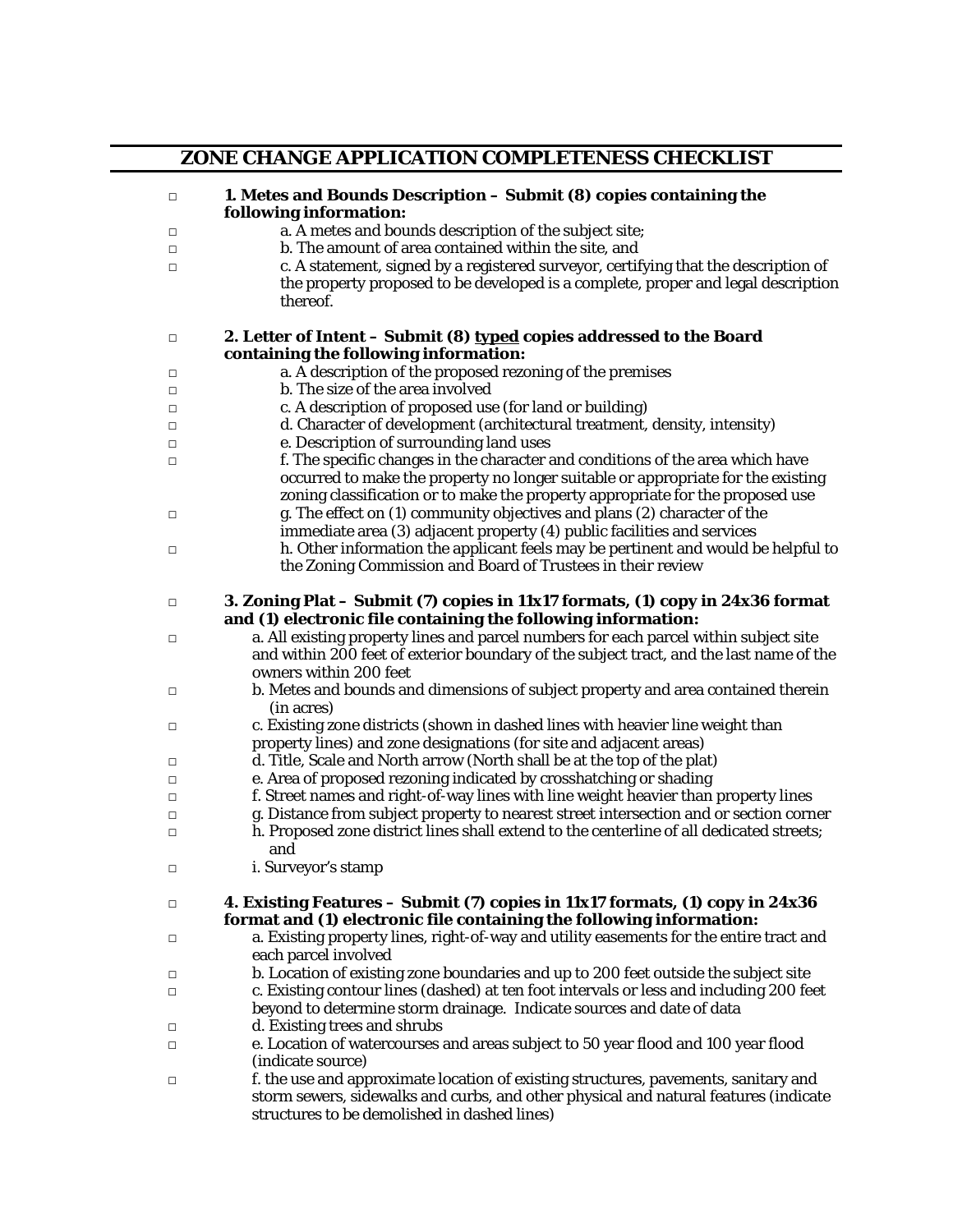|        | 5. Proposed Features - Submit (7) copies in 11x17 formats, (2) copies in<br>24x36 formats and (1) electronic file containing the following information:                                      |
|--------|----------------------------------------------------------------------------------------------------------------------------------------------------------------------------------------------|
| □      | a. Name of project, date, scale, North arrow (with North at the top of the plan), map<br>title, title, total number of sheets and sheet number                                               |
| □      | b. Name of the applicant, present owners and person preparing map                                                                                                                            |
| □      | c. Vicinity map that identifies the site with references to surrounding areas and<br>existing street locations                                                                               |
| □      | d. Zone (gross) area of entire site; site (net) area including right-of-way                                                                                                                  |
| □      | e. Summary table with the following information:                                                                                                                                             |
|        | $\Box$ 1. proposed use of all facilities                                                                                                                                                     |
|        | $\square$ 2. floor area including basements (if non-residential)                                                                                                                             |
|        | $\square$ 3. number of dwelling units                                                                                                                                                        |
|        | $\Box$ 4. parking spaces required; parking spaces provided                                                                                                                                   |
|        | $\square$ 5. seating capacity (where appropriate)                                                                                                                                            |
|        | □6. impervious surface ratio                                                                                                                                                                 |
| $\Box$ | f. Perimeter boundary of subject site (excluding right-of-way)                                                                                                                               |
| $\Box$ | g. Metes and bounds and dimensions of requested zone change area                                                                                                                             |
| $\Box$ | h. The general location and use of all proposed structures on the subject site                                                                                                               |
|        | including buildings, recreation facilities, parking facilities, trash stations, dumpsters,                                                                                                   |
|        | fences, walls, sidewalks, curbs, mechanicals, etc.                                                                                                                                           |
| □      | i. Location and dimensions of future building additions and phases of implantation if                                                                                                        |
|        | contemplated                                                                                                                                                                                 |
| $\Box$ | j. Location and dimensions of proposed off-street parking. Show individual parking                                                                                                           |
|        | spaces, loading areas, aisles, and traffic patterns, driveways for ingress and egress                                                                                                        |
|        | and type of pavement                                                                                                                                                                         |
|        | k. Specify front, side and rear yard setbacks of structures and parking areas (indicate                                                                                                      |
| $\Box$ | if at variance with Zoning Resolution                                                                                                                                                        |
|        | l. Generalized location of anticipated earthwork                                                                                                                                             |
| $\Box$ | m. Location and Dimensions of proposed streetscape buffer, boundary buffer and                                                                                                               |
| $\Box$ | interior parking lot landscaping,                                                                                                                                                            |
| $\Box$ | n. Construction limits (area to remain undisturbed); location of existing trees and                                                                                                          |
|        | shrubs that will remain and their appropriate diameter or form of canopies                                                                                                                   |
| $\Box$ | o. Location, dimension, and number (including heights and sq. ft.) of all signs,                                                                                                             |
|        | location and general type of exterior lighting (including height, cut-off angle)                                                                                                             |
| $\Box$ | p. Location and details of proposed traffic improvements such as acceleration and                                                                                                            |
|        | deceleration lanes, channelization, etc.                                                                                                                                                     |
| $\Box$ | q. Location and dimensions of right-of-ways, easements and all land to be dedicated                                                                                                          |
|        | to the Township, County or reserved for specific uses                                                                                                                                        |
| $\Box$ | r. Typical sections of all right-of-ways                                                                                                                                                     |
| $\Box$ | s. Location of proposed retention and detention basins and storm water management                                                                                                            |
|        |                                                                                                                                                                                              |
| $\Box$ | <b>6. Preliminary Grading Plan</b> – The applicant is required to submit $(7)$ copies in 11x17<br>formats, (1) copy in 24x36 format and (1) electronic file containing a preliminary grading |
|        | plan identifying proposed contour lines at 2-ft intervals. The contour lines shall be                                                                                                        |
|        | extended to the adjacent property lines and/or right-of ways.                                                                                                                                |
| $\Box$ | 7. Plan-Color/Presentation Copy – The applicant is required to submit (7) copies in                                                                                                          |
|        | 11x17 formats, (1) copy in 24x36 format and (1) electronic file. The color proposed                                                                                                          |
|        | development plan shall not be mounted and will be kept as part of the file.                                                                                                                  |
| $\Box$ | <b>8. Architectural Graphics</b> – The applicant is required to submit (7) copies in 11x17                                                                                                   |
|        | formats, (1) copy in 24x36 format and (1) electronic file containing the following                                                                                                           |
|        | information:                                                                                                                                                                                 |
|        | $\square$ 1. elevations                                                                                                                                                                      |
|        | □2. cross Sections                                                                                                                                                                           |
|        | $\Box$ 3. typical floor                                                                                                                                                                      |
|        |                                                                                                                                                                                              |
|        |                                                                                                                                                                                              |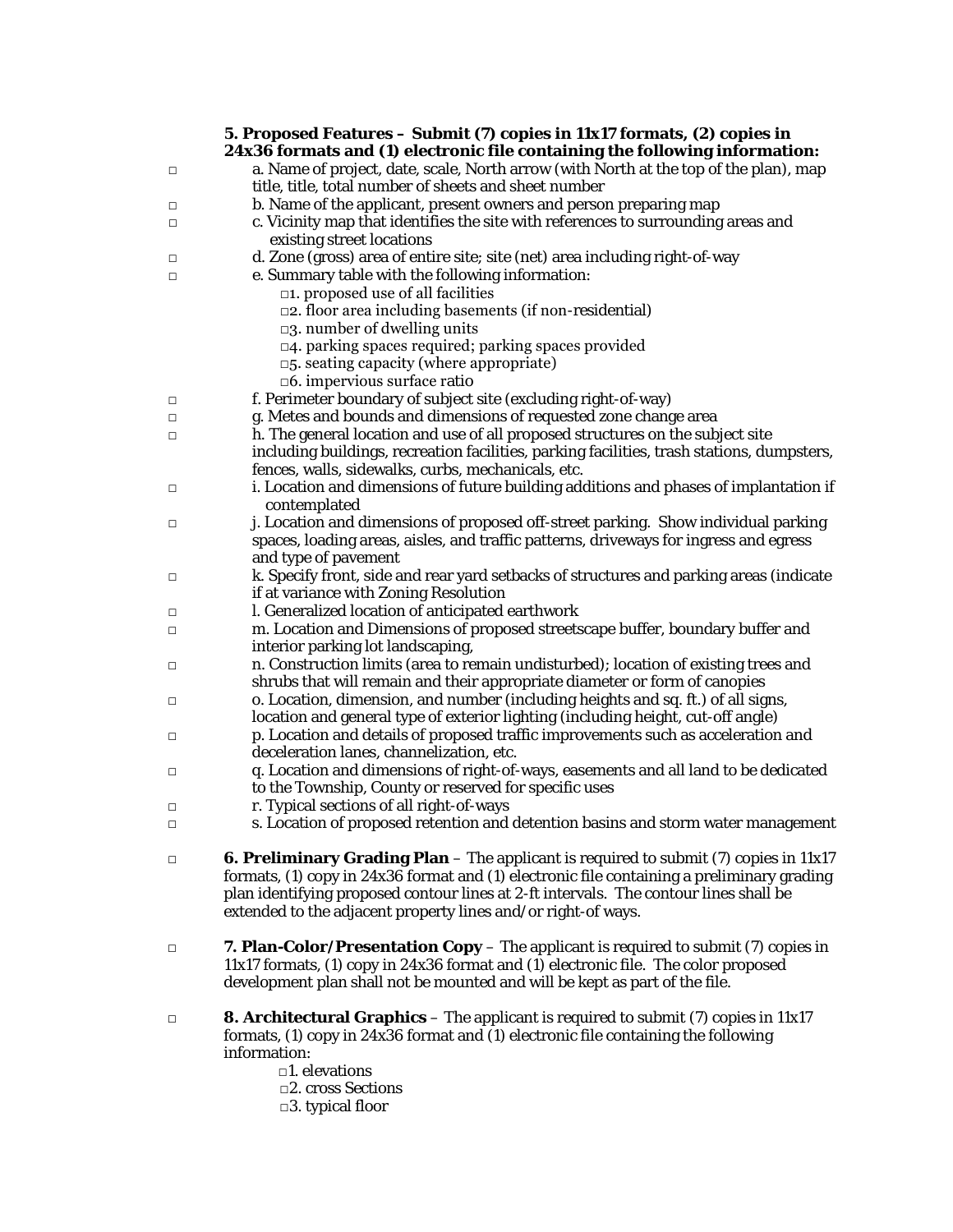## SYCAMORE TOWNSHIP, OH DEPARTMENT OF PLANNING & ZONING

8540 KENWOOD ROAD, CINCINNATI, OH 45236 513.792.7250 PHONE

## **ZONING COMMISSION APPLICATION**

**FEES:**

ZONE CHANGE \$1,000 MINOR ADJUSTMENT TO A PUD \$200<br>PUD I \$1,000 MAJOR ADJUSTMENT TO A PUD \$1,00 PUD I \$1,000 MAJOR ADJUSTMENT TO A PUD \$1,000<br>PUD II \$1,200 MINOR ADJUSTMENT TO LASR \$200 PUD II \$1,200 MINOR ADJUSTMENT TO LASR \$200 LASR \$1,000 MAJOR ADJUSTMENT TO LASR \$1,00 \$1,000 MAJOR ADJUSTMENT TO LASR \$1,000

THERE SHALL BE NO REFUND OR PART THEREOF ONCE PUBLIC NOTICE HAS BEEN GIVEN

#### **1. PROJECT ADDRESS:** \_\_\_\_\_\_\_\_\_\_\_\_\_\_\_\_\_\_\_\_\_\_\_\_\_\_\_\_\_\_\_\_\_\_\_\_\_\_\_\_\_\_\_\_\_\_\_\_ **ZIP CODE:** \_\_\_\_\_\_\_\_\_\_\_\_\_\_\_\_\_\_\_

DO NOT WRITE IN THIS SPACE

**APPLICATION NUMBER**

| 2. <b>NAME</b>                                                                                                                                                                                                                                                                                                                                                                                          |                          | <b>STREET ADDRESS</b>                                              |            | <b>CITY</b>                                                 | <b>ST</b> | ZIP | <b>PHONE NUMBER</b> |
|---------------------------------------------------------------------------------------------------------------------------------------------------------------------------------------------------------------------------------------------------------------------------------------------------------------------------------------------------------------------------------------------------------|--------------------------|--------------------------------------------------------------------|------------|-------------------------------------------------------------|-----------|-----|---------------------|
| <b>OWNER</b>                                                                                                                                                                                                                                                                                                                                                                                            |                          |                                                                    |            |                                                             |           |     |                     |
| <b>CONTRACTOR</b>                                                                                                                                                                                                                                                                                                                                                                                       |                          |                                                                    |            |                                                             |           |     |                     |
| <b>DESIGNER</b>                                                                                                                                                                                                                                                                                                                                                                                         |                          |                                                                    |            |                                                             |           |     |                     |
| <b>APPLICANT</b>                                                                                                                                                                                                                                                                                                                                                                                        |                          |                                                                    |            |                                                             |           |     |                     |
| <b>APPLICANTS</b><br><b>E-MAIL ADDRESS</b>                                                                                                                                                                                                                                                                                                                                                              |                          |                                                                    |            |                                                             |           |     |                     |
| <b>3. ZONING COMMISSION</b><br><b>ACTION REQUESTED:</b>                                                                                                                                                                                                                                                                                                                                                 | ZONE CHANGE O<br>PUD I O | PUD II O                                                           | $LASR$ $@$ | FROM ZONE ________ TO ZONE ________                         |           |     |                     |
|                                                                                                                                                                                                                                                                                                                                                                                                         |                          | <b>MAJOR ADJUSTMENT TO A PUD ©</b><br>MAJOR ADJUSTMENT TO A LASR O |            | MINOR ADJUSTMENT TO A PUD ©<br>MINOR ADJUSTMENT TO A LASR O |           |     |                     |
| <b>4. STATE IN DETAIL ALL EXISTING &amp; PROPOSED USES OF THIS BUILDING OR PREMISES:</b>                                                                                                                                                                                                                                                                                                                |                          |                                                                    |            |                                                             |           |     |                     |
|                                                                                                                                                                                                                                                                                                                                                                                                         |                          |                                                                    |            |                                                             |           |     |                     |
|                                                                                                                                                                                                                                                                                                                                                                                                         |                          |                                                                    |            |                                                             |           |     |                     |
| THE DEPARTMENT OF PLANNING & ZONING IS DEDICATED TO THE CONTINUING PROSPERITY OF SYCAMORE<br>TOWNSHIP. WE PROMOTE HIGH STANDARDS FOR DEVELOPMENT AND QUALITY PROJECTS. WE LOOK FORWARD TO<br>SERVING OUR CITIZENS AND BUSINESS COMMUNITY TO MAKE SYCAMORE TOWNSHIP THE BEST IT CAN BE.                                                                                                                  |                          |                                                                    |            |                                                             |           |     |                     |
| The owner of this project and undersigned do hereby certify that all of the information and statements given on this application, drawings and specifications are<br>to the best of their knowledge, true and correct. The applicant and owner of the real property agree to grant Sycamore Township access to the property for review<br>and inspection related to this Zoning Commission application. |                          |                                                                    |            |                                                             |           |     |                     |
| NOTE: FILING THIS APPLICATION DOES NOT CONSTITUTE PERMISSION TO BEGIN WORK.                                                                                                                                                                                                                                                                                                                             |                          |                                                                    |            |                                                             |           |     |                     |

\_\_\_\_\_\_\_\_\_\_\_\_\_\_\_\_\_\_\_\_\_\_\_\_\_\_\_\_\_\_\_\_\_\_\_\_\_\_\_\_\_\_ APPLICANT'S SIGNATURE DATE

PROPERTY OWNER'S SIGNATURE DATE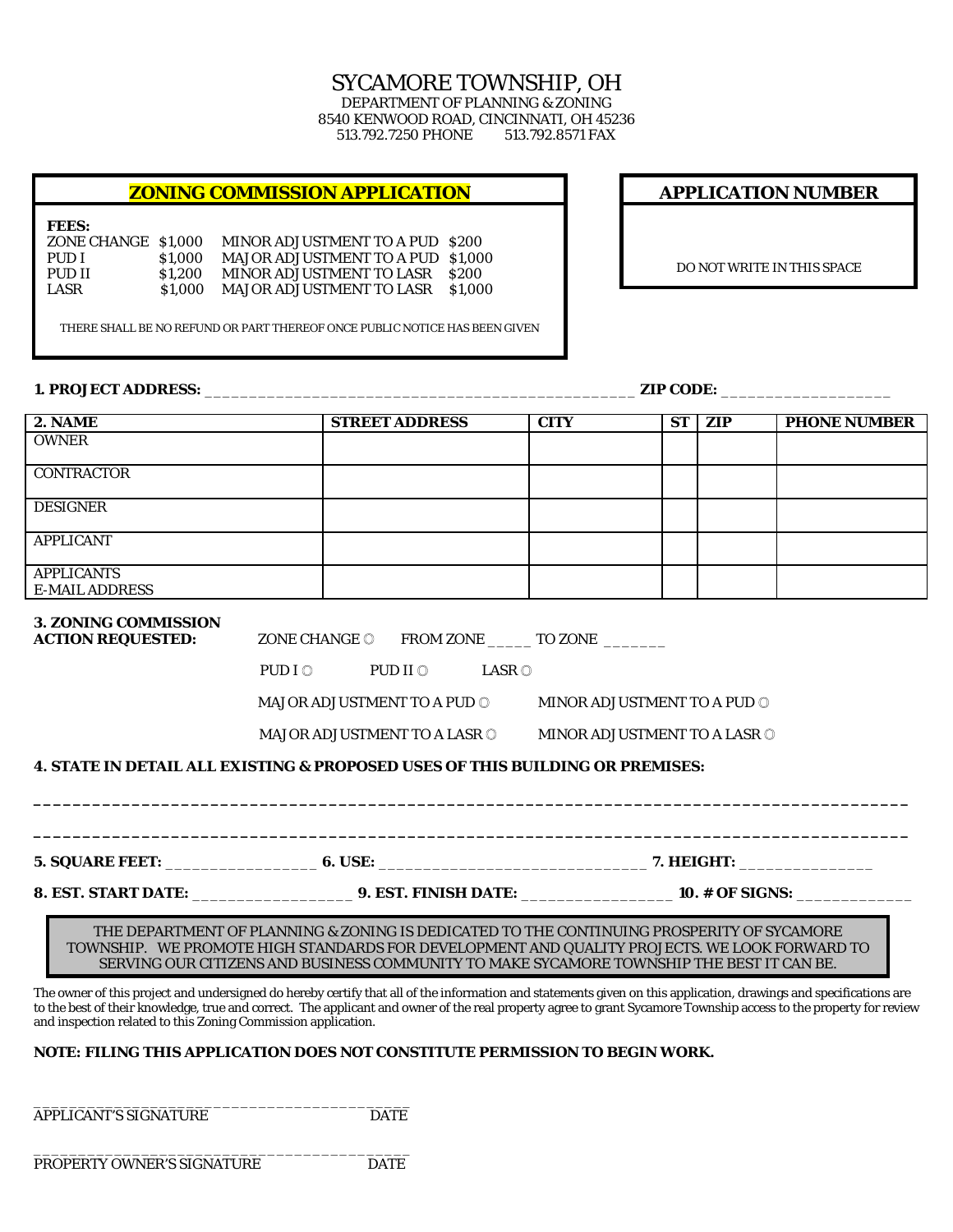

**Planning & Zoning Department** 8540 Kenwood Road Sycamore Township, OH 45236 Phone (513) 792-7250 **www.sycamoretownship.org**

**The applicant is responsible for submitting their entire plans for comments and review to the following agencies. The comments made by each agency shall be forwarded to the Township before the scheduled hearing before the Zoning Commission.**

### **\*\* BE SURE TO INCLUDE THE ZONING CASE NUMBER ASSIGNED BY SYCAMORE TOWNSHIP WHEN SUBMITTING PLANS FOR OUTSIDE AGENCY REVIEWS.**

[Mr. Bill Morris](mailto:Bill.morris@gcww.cincinnati-oh.gov) Greater Cincinnati Water Works Engineering Division 4747 Spring Grove Avenue Cincinnati, Oh 45232-7858 513.591.7858 Bill.morris@gcww.cincinnati-oh.gov Mr. Greg Cassiere, R.S.

Hamilton County General Health District 25[0 William Howard Taft Road](mailto:Greg.cassiere@hamilton-co.org) 2nd Floor Cincinnati, OH 45219 513.946.7871 Greg.cassiere@hamilton-co.org

Mr. Jeff Newby P.E. Office of Hamilton County Engineer 223 W. Galbraith Road Cincinnati, OH 45215 [513.946.8421](mailto:Eric.beck@hamilton-co.org) Jeff.Newby@hamilton-co.org

Ms. Kelsey Keyes Waterline Design Technician Hamilton County Public Works Water Supply Division 138 E. Court Street – Room 800 Cincinnati, OH 45202 513.946.4552 Kel[sey.keyes@hamilton](mailto:Kelsey.keyes@hamilton-co.org)-co.org

Chief Rob Penny Sycamore Township Fire Chief 8540 Kenwood Road Sycamore Township, OH 45236 513.792.8562 rpenny@sycamoretownship.org

Chris Bass Ohio [Department of Transportation](mailto:rpenny@sycamoretownship.org) ODOT District 8 Permit Technician/Inspector 505 South State Route 741 Lebanon, Ohio 45036 513.933.6577 chris.bass@dot.ohio.gov

[Mr. Steven G. Parker, P.E.](mailto:Steven.parker@cincinnati-oh.gov) Senior Engineer Metropolitan Sewer District of Greater Cincinnati 1600 Gest Street Cincinnati, OH 45204 513.244.1351 Steven.parker@cincinnati-oh.gov

Mr. Marcelo Alberto, PE, Geological Project Engineer Hamilton County Soil and Water Conservation District Earth Movement Division 29 Triangle Drive Suite 2901 [Cincinnati, OH 45246](mailto:Marcelo.alberto@hamilton-co.org) 513.772.7645 Marcelo.alberto@hamilton-co.org

> Mr. Greg Smorey, CFM Hamilton County Public Works Special Flood Hazard Area Division 138 E. Court Street – Room 800 Cincinnati, OH 45202 [513.946.4760](mailto:Greg.smorey@hamilton-co.org) Greg.smorey@hamilton-co.org

Mr. Mohammad Islam PE, Civil Project Engineer Hamilton County Public Works Storm Water Drainage System Division 138 E. Court Street – Room 800 Cincinnati, OH 45202 513.946-4757 [Mohammad.islam@hamilton](mailto:Mohammad.islam@hamilton-co.org)-co.org

> Mr. Tracy Kellums Sycamore Township Superintendent 8540 Kenwood Road Sycamore Township, OH 45236 513.792.8562 tkellums@sycamoretownship.org

[Ben Poole EIT](mailto:tkellums@sycamoretownship.org)  Project Engineer Hamilton County Planning & Development Stormwater & Infrastructure 138 E. Court Street RM 800 Cincinnati Ohio 45202 513.946.4753 ben.poole@hamilton-co.org

Zoning Share / Zoning Commission/ Zone Change Information / 2022 Outside Agency Form Created by: AZ